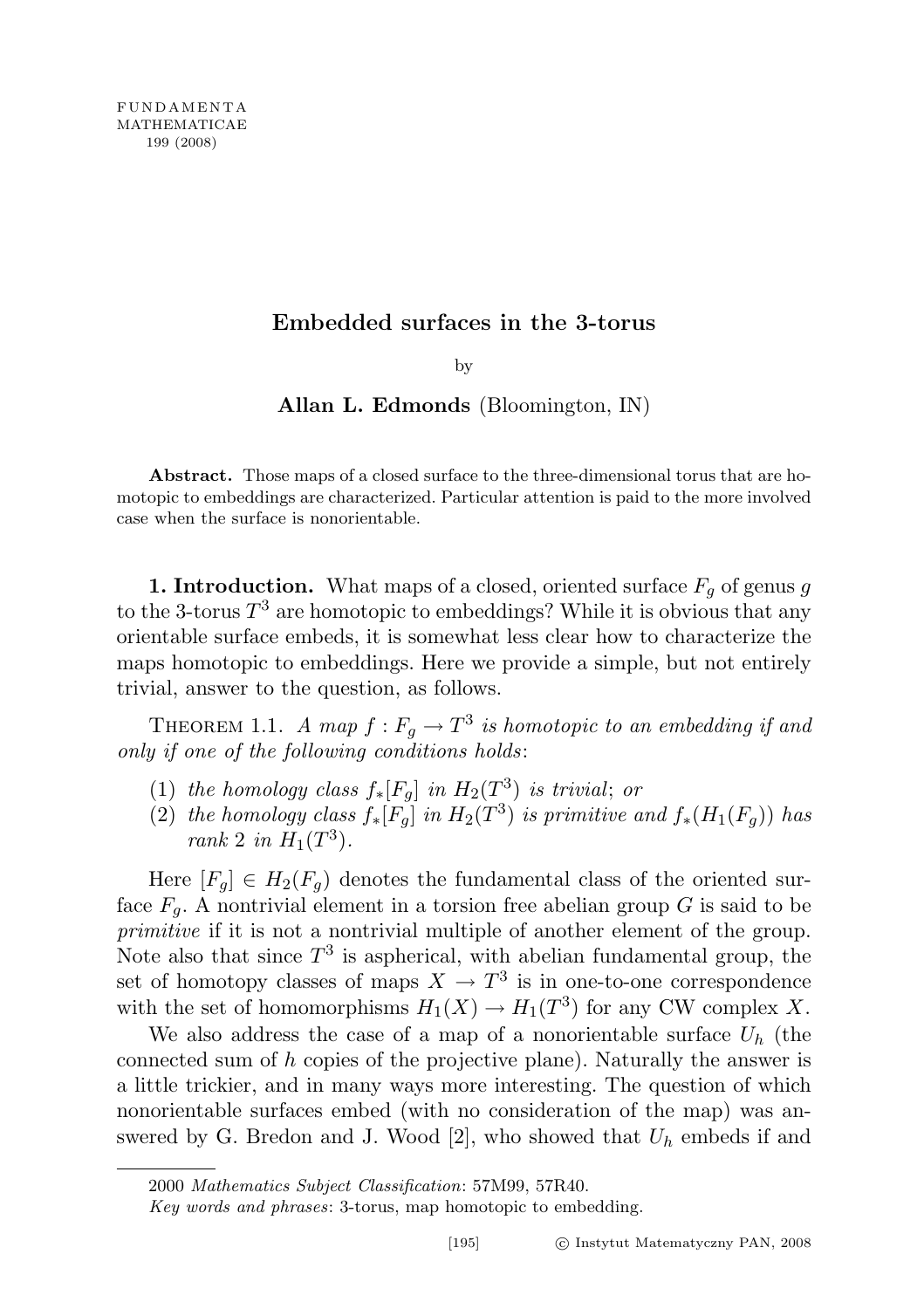only if h is even and  $h > 2$ . We give a complete determination of the maps homotopic to embeddings in the following.

THEOREM 1.2. A map  $f: U_h \to T^3$  is homotopic to an embedding if and only if the following five conditions all hold:

- (1) the nonorientable genus h is even;
- (2)  $w_1(U_h) \in f^*H^1(T^3; \mathbb{Z}_2)$ ;
- (3) the mod 2 homology class  $f_*[U_h]_2$  in  $H_2(T^3; \mathbb{Z}_2)$  is nonzero;
- (4) the induced homomorphism  $f_* : H_1(U_h) \to H_1(T^3)$  is surjective; and
- (5) the induced integral intersection pairing on

$$
K = [\ker f_* : H_1(U_h) \to H_1(T^3)]/torsion
$$

is unimodular.

Actually, condition (2) implies (1), but not conversely. The various conditions are explained in more detail in subsequent sections. Conditions (4) and (5) are independent of each other. Condition (2) is necessary for the very definition of the intersection pairing in (5). But condition (3) is actually a consequence of the others, including (5). These latter relationships will be explained in the final section of the paper. Condition (5) may be viewed as a consequence of the fact that "the orientable part" of  $U_h$  must also be embedded. The pairing in question is defined up to a global change of sign. The integral pairing on the kernel  $K$  will be explained in more detail in Subsection 3.5.

The proofs will give a simple constructive picture of an embedded surface in each appropriate homotopy class. For an orientable surface it will be either a trivial 2-sphere with tubes attached or a standard subtorus with trivial handles attached. For any even nonorientable genus at least 4, it will be a standard nonseparating orientable surface (the second case in Theorem 1.1), with a single nonorientable handle attached running from one side of the orientable surface to the other.

G. Bredon and J. Wood [2] treated the question of which nonorientable surfaces  $U_h$  embed in 3-manifolds of the form  $M^2 \times S^1$ , where  $M^2$  is a closed orientable surface, and which homology classes in  $H_2(M^2 \times S^1; \mathbb{Z}_2)$  are represented by embeddings of  $U_h$ . In particular, conditions (1)–(4) are apparent from their work. But they did not address the question of deforming a given map to an embedding.

W. Jaco [7] also studied incompressible surfaces in 3-manifolds of the form  $M^2 \times S^1$ , where  $M^2$  is a closed orientable surface, and in particular concluded, in the case at hand, that up to isotopy the only incompressible surfaces, orientable or not, in  $T^3$  are standard sub-2-tori.

Alternative proofs and extensions of some of the results of Bredon and Wood have also been given by W. End [5].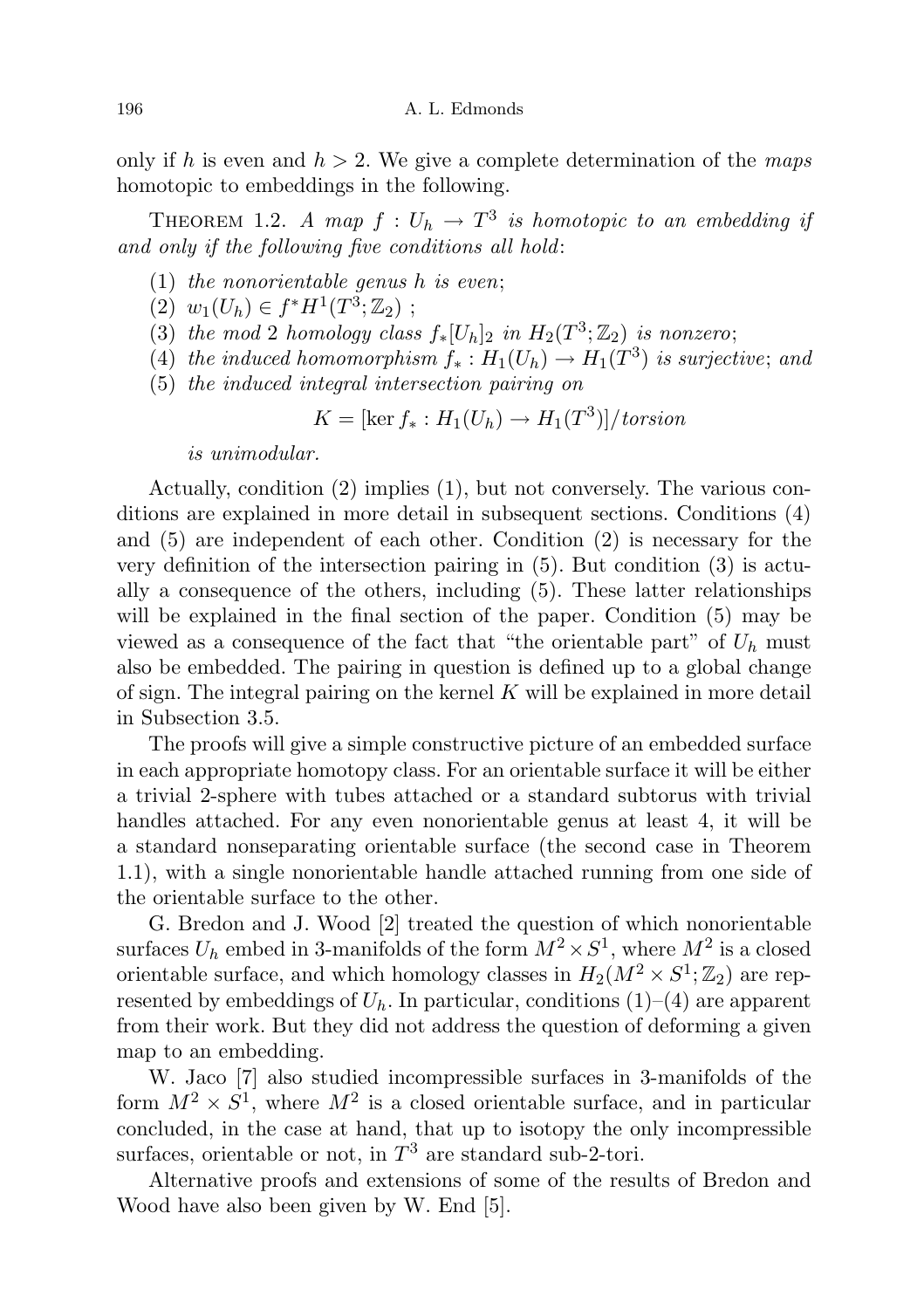Organization of the rest of the paper. The case of orientable surfaces is handled in Section 2 and the case of nonorientable surfaces in Section 3. The necessity of the primitivity condition in Theorem 1.1 is proved in Proposition 2.1, and the necessity of the rank 2 condition is proved in Proposition 2.3. Sufficiency in Theorem 1.1 is proved in Theorem 2.4. The necessity of conditions  $(1)$ ,  $(2)$ , and  $(3)$  in Theorem 1.2 is proved in Corollary 3.5, Proposition 3.1, and Proposition 3.2, respectively. Condition (4) is given in Corollary 3.9. Condition (5) is explained in Proposition 3.10. Sufficiency in Theorem 1.2 is completed in Subsection 3.6. We conclude in Subsection 3.7 with examples showing the independence of conditions (4) and (5) from the other conditions in Theorem 1.2, and a proof that condition (3) follows from the other conditions.

Acknowledgements. The author thanks the referee for a careful reading of the manuscript, including pointing out an error in one proof, suggesting the alternative proof of Proposition 3.11 presented here, and recommending various improvements in exposition.

# 2. Embeddings of orientable surfaces

**2.1.** Primitivity of codimension one embeddings. The necessity of the primitivity condition is a well-known property of codimension one embeddings in general.

PROPOSITION 2.1. Suppose that  $N^n$  is a closed, oriented n-manifold embedded in the closed, orientable  $(n+1)$ -manifold  $M^{n+1}$ . If the homology class  $[N^n]$ in  $H_n(M^{n+1})$  is nontrivial, then it is primitive, and  $H_1(M^{n+1})/i_*H_1(N^n)$ is infinite.

*Proof.* If  $[N^n] \neq 0$ , then  $N^n$  must be nonseparating, and therefore taking intersection numbers with  $N^n$  defines a homomorphism  $\varphi: H_1(M^{n+1}) \to \mathbb{Z}$ . Since  $N^n$  must be nonseparating, there is an oriented simple closed curve  $C \subset M^{n+1}$  meeting  $N^n$  transversely exactly once, so that  $C \cdot N^n = 1$ . In particular, the homomorphism  $\varphi$  is surjective. On the other hand, because  $N<sup>n</sup>$  is orientable, it has a trivial normal bundle. From this we see that the image of  $H_1(N^n)$  lies in the kernel of  $\varphi$ . The result follows.

**2.2.** Surgery on a map: the orientable case. Here we show how any map of an orientable surface to the 3-torus is built up starting with a map of a torus or a 2-sphere. An analogous result for nonorientable surfaces will be given in Subsection 3.3.

PROPOSITION 2.2. If  $F_g$  is a closed orientable surface of genus  $g > 1$ and  $f: F_g \to T^3$ , then there is a nonseparating (two-sided) simple closed curve C on  $F_q$  such that the restriction  $f|_C$  is nullhomotopic.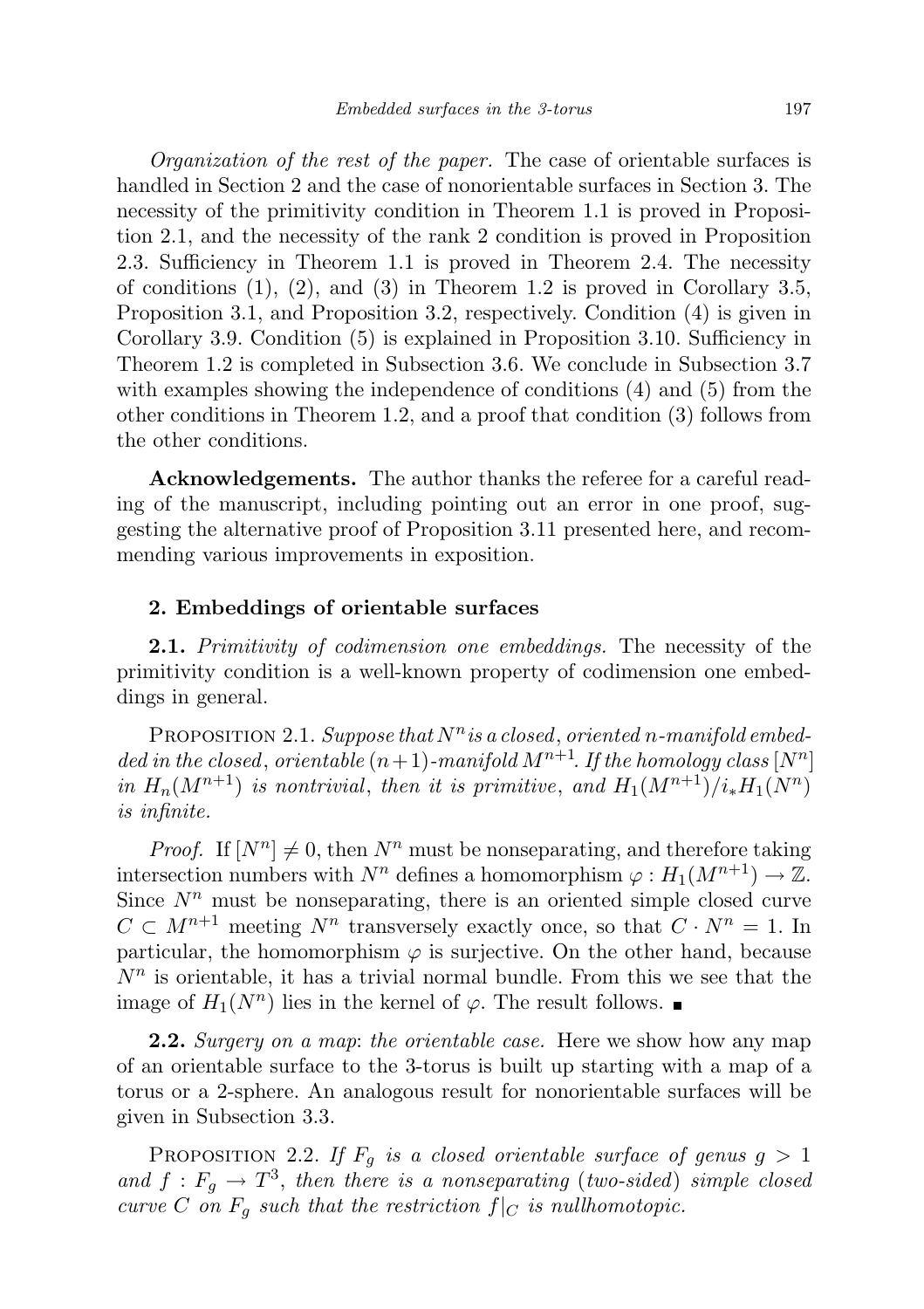*Proof.* Under the present hypotheses, the homomorphism  $f_* : H_1(F_q) \to$  $H_1(T^3)$  has a nontrivial kernel that is also primitive, just for reasons of rank. Standard facts about surfaces then imply that a primitive element in ker  $f_*$  can be represented by the desired simple closed curve. See [1], [3], [8], and [9].  $\blacksquare$ 

Given a simple closed curve, as in the preceding proposition, one may cut open the surface  $F_g$  along C to create a surface with two boundary components  $C_1$  and  $C_2$  corresponding to  $C$ . One may then cap off the resulting boundary components with disks  $D_1$  and  $D_2$  to form a closed orientable surface  $F'$  of genus  $g-1$  and a map  $f': F' \to T^3$  representing the same homology class. In addition one may recover the original map f up to homotopy if one records the homotopy class of a loop that the cut open handle goes around. One may do this explicitly by attaching to  $F'$  an embedded arc A with both end points at the centers of the disks  $D_1$  and  $D_2$  with  $f'$ extended over the arc  $A$  as dictated by the original map  $f$ . Clearly, one can recover f from the extended f' by running a tube along the path  $f'(A)$ .

One may also iterate this process, eventually reducing to a torus with  $g-1$  arcs attached. Either the map of the torus is injective on homology or one can surger one more time to obtain a 2-sphere.

**2.3.** Embedded surgery: the orientable case. Here we prove the necessity of the rank condition on the image of  $H_1$ .

PROPOSITION 2.3. Let  $f: F_g \to T^3$  be an embedding of a closed, orientable surface of genus g that represents a primitive homology class  $f_*[F_q]$ in  $H_2(T^3)$ . Then the image  $f_*H_1(F_g)$  in  $H_1(T^3)$  is isomorphic to  $\mathbb{Z} \oplus \mathbb{Z}$  and is a summand of  $H_1(T^3)$ .

Proof. By Proposition 2.1 the rank of the image cannot be 3. If the rank were 0 then the embedding  $f$  lifts to an embedding in the universal covering  $\mathbb{R}^3$ , which would imply that  $f_*[F_g] = 0$ . Similarly, if the rank of the image  $f_*H_1(F_q)$  were 1, then f would lift to a covering homeomorphic to  $S^1 \times \mathbb{R}$ , again implying that  $f_*$  is trivial on  $H_2$  and contradicting our standing assumption here. Finally, if  $f_*H_1(F_q)$  has rank 2 but is not a summand, then f would lift to a covering of the form  $T^2 \times \mathbb{R}$  for which the projection to  $T^3$ maps  $H_1(T^2 \times \mathbb{R})$  to a nonprimitive subgroup of  $H_1(T^3)$ . But such a map takes  $H_2(T^2 \times \mathbb{R})$  to a nonprimitive subgroup of  $H_2(T^3)$ , contradicting the assumed primitivity of  $f_*H_2(F_g)$ . ■

**2.4.** *Embedding theorem: orientable case.* Here we present the main embedding theorem in the case of a map of a general closed, orientable surface.

THEOREM 2.4. Let  $f: F_g \to T^3$  be a map of a genus g surface  $(g \ge 1)$ to the torus  $T^3$ , such that the homology class  $f_*[F_g]$  in  $H_2(T^3)$  vanishes or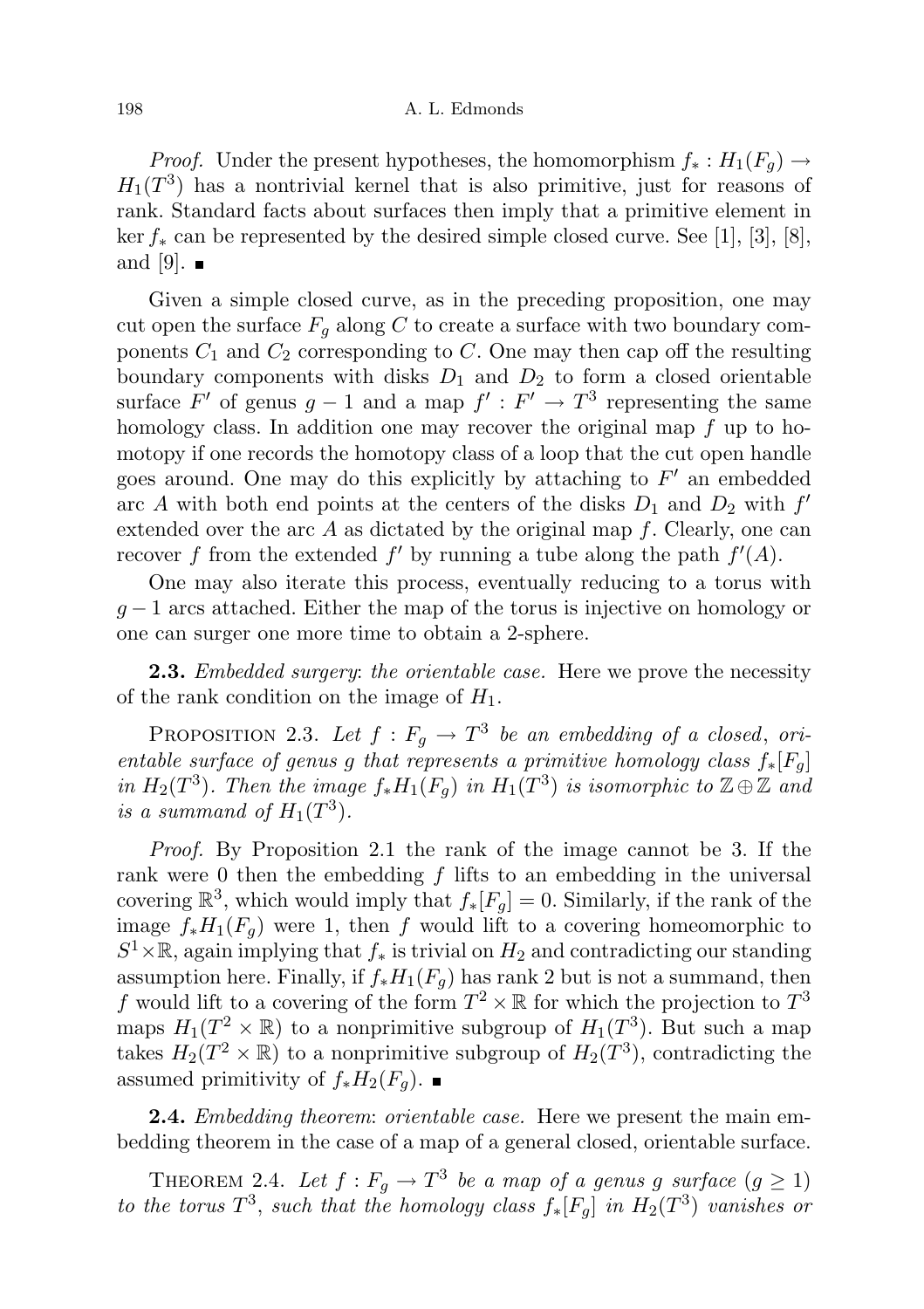the homology class  $f_*[F_g]$  in  $H_2(T^3)$  is primitive and  $f_*H_1(F_g)$  in  $H_1(T^3)$ has rank two (not more). Then f is homotopic to an embedding.

Proof. In the first case the surgery-on-a-map process of Subsection 2.2 reduces f to a map  $f' : S^2 \cup_g A_i \to T^3$ , of a 2-sphere union a collection of g arcs. The 2-sphere is nullhomotopic and so  $f'|_{S^2}$  may be assumed to be an embedding onto a standard 2-sphere bounding a 3-ball. By general position it may further be assumed that  $f'$  embeds all the arcs and indeed that  $f'$  is an embedding overall. Finally, one can add tubes to  $S^2$  along these embedded arcs to produce the desired embedding homotopic to f.

In the second case the surgery-on-a-map process reduces the given map  $f$ to a map  $f': T^2 \cup_{g-1} A_i \to T^3$ , of a 2-torus union a collection of  $g-1$  arcs. The map  $f'$  on the torus is homologically nontrivial and primitive, and by Proposition 2.3 it may be assumed that  $f'|_{T^2}$  is an embedding onto a standard subtorus  $T^2$  of  $T^3$ . Moreover,  $f'$  is homotopic to a map taking the arcs  $A_i$  into  $T^2$  as well, by the condition on the rank of  $f_*H_1(F_g)$ . By a further homotopy one can assume the arcs are embedded in  $T^2$ . Finally, one can perturb the map on these arcs so that they are small, trivially embedded arcs on one side of  $T^2$ .

Now one can add small tubes along the arcs  $A_i$ , extending the map  $f'$ appropriately to produce the desired embedding.

### 3. Embeddings of nonorientable surfaces

**3.1.** General nonorientability issues. It is, of course, not true that a codimension-one submanifold of an orientable manifold must be orientable, as one knows from the simple example of  $\mathbb{R}P^2 \subset \mathbb{R}P^3$ .

The Stiefel–Whitney class. We think of the first Stiefel–Whitney class as a homomorphism  $w_1 : H_1(N^n) \to \mathbb{Z}_2 = \{0,1\}$ , where  $w_1(\lambda) = 1$  if and only if a local orientation of  $N^n$ , when transported once around a loop representing  $\lambda$ , is reversed. We also view  $w_1(N^n)$  as an element of  $H^1(N^n;\mathbb{Z}_2)$ . More properly, this is  $w_1(T N^n)$ . We may similarly speak of  $w_1(\xi)$  for any vector bundle over  $N^n$ .

PROPOSITION 3.1. Suppose that  $N^n$  is a closed n-manifold embedded in the orientable  $(n+1)$ -manifold  $W^{n+1}$  with normal bundle  $\nu$ . Then  $w_1(N^n)$  =  $w_1(\nu) = \varphi | N^n$  for some  $\varphi \in H^1(W^{n+1}; \mathbb{Z}_2)$ .

*Proof.* Define  $\varphi \in H^1(W^{n+1}; \mathbb{Z}_2) = \text{Hom}(H_1(W^{n+1}), \mathbb{Z}_2)$  by mod 2 intersection numbers of 1-cycles with the submanifold  $N<sup>n</sup>$ . The result follows since a loop in  $N^n$  is orientation-reversing in  $N^n$ , if and only if it is orientation-reversing in  $\nu$ , if and only if it has mod 2 intersection number 1 with  $N^n$ .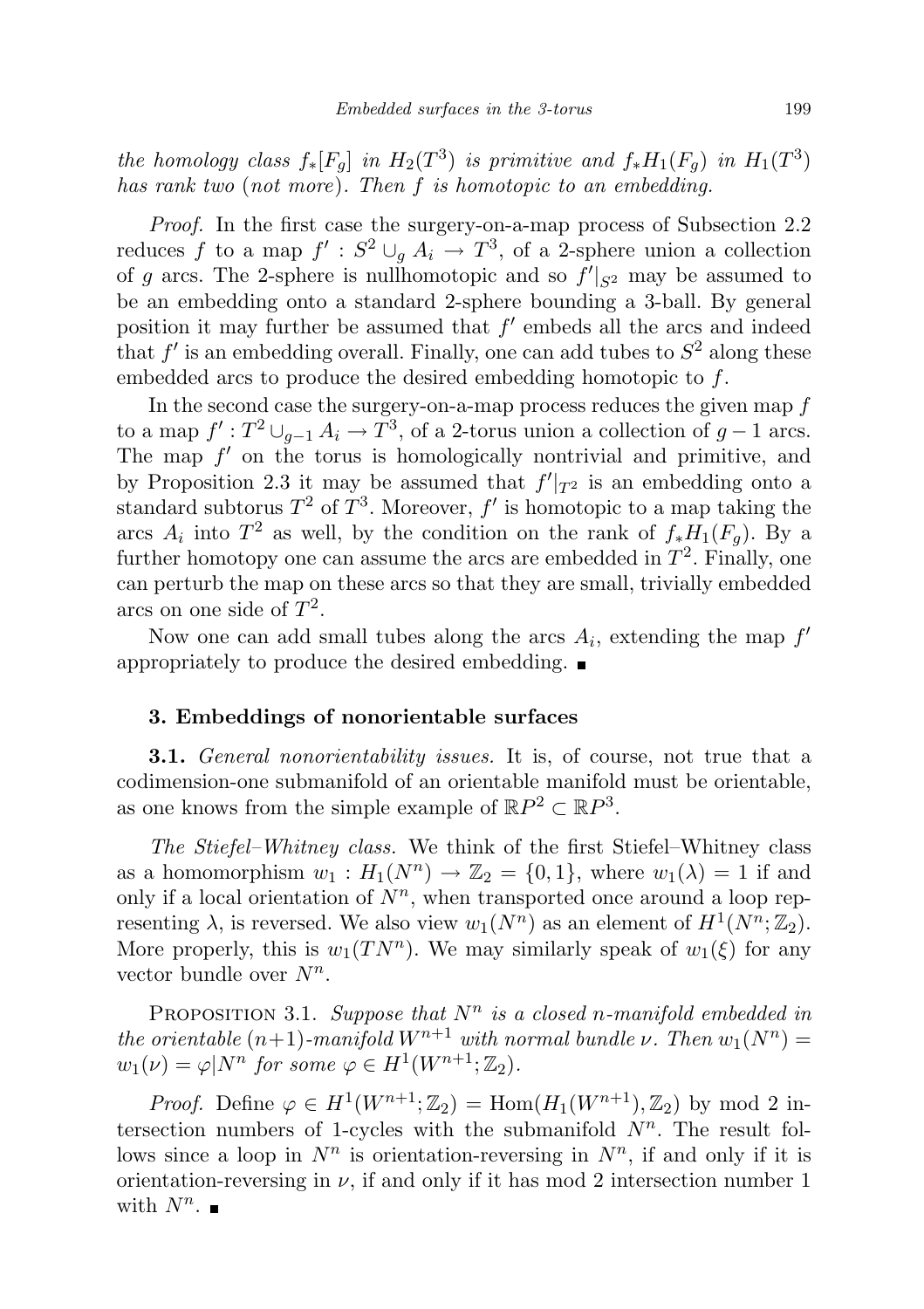See also Milnor–Stasheff [10, pp. 39 and 119], for example. In particular, this implies the well-known fact that a closed nonorientable surface cannot embed in  $\mathbb{R}^3$ .

PROPOSITION 3.2. Suppose that  $N^n$  is a closed nonorientable n-manifold embedded in the closed, orientable  $(n + 1)$ -manifold  $M^{n+1}$ . Then  $[N^n]_2$  is nontrivial in  $H_n(M^{n+1}; \mathbb{Z}_2)$ .

*Proof.* If  $[N^n]_2 = 0$ , then  $N^n$  separates  $M^{n+1}$ . But that shows that  $N^n$  has a trivial normal bundle. And that in turn would imply that  $N^n$  is orientable.

The Poincaré dual  $Dw_1(N^n)$  lies in  $H_{n-1}(N^n; \mathbb{Z}_2)$  and can be represented by an embedded  $(n - 1)$ -dimensional submanifold, in general, as the transverse pre-image of  $\mathbb{R}P^{k-1}$  under a map  $f: N^n \to \mathbb{R}P^k$  representing  $w_1(N^n)$ , where  $\mathbb{R}P^{\infty} \simeq K(\mathbb{Z}_2, 1)$ .

If  $F = U<sub>h</sub>$ , the connected sum of h copies of the projective plane, then we can identify  $Dw_1(F)$  concretely as being represented by the disjoint union of the corresponding h copies of  $\mathbb{R}P<sup>1</sup>$ . It has the defining property that its complement in  $F$  is orientable and the complement of no proper subcollection is orientable. With proper orientations on these circles, twice the integral class represented by the union is 0 in  $H_1(F)$ .

On the other hand, one can calculate directly that  $H_1(U_h) \approx \mathbb{Z}^{h-1} \oplus \mathbb{Z}_2$ . It follows that the unique element of order 2 represents the Poincaré dual of  $w_1$  as an element of  $H_1(U_h)$ .

Although  $Dw_1(N^n)$  is represented by an integral homology class,  $w_1(N^n)$ itself is not always represented by an integral cohomology class.

LEMMA 3.3. The first Stiefel–Whitney class  $w_1(U_h)$  is the mod 2 reduction of an integral cohomology class if and only if h is even.

*Proof.* The cohomology class  $w_1$  when viewed as a homomorphism  $\varphi$ :  $H_1(U_h) \to \mathbb{Z}_2$  is characterized by  $\varphi(x) = x \cdot x \mod 2$ . Such a homomorphism is the mod 2 reduction of a homomorphism  $H_1(U_h) \to \mathbb{Z}$  if and only if  $\varphi(Dw_1(U_h)) = 0$ , if and only if the element of order 2 in  $H_1(U_h)$  is orientation-preserving, if and only if h is even.  $\blacksquare$ 

**3.2.** Consequences for nonorientable surfaces in the 3-torus. Because all mod 2 cohomology classes of the torus are reductions of integral classes, we have the following consequence of Proposition 3.1.

COROLLARY 3.4. If a closed surface F embeds in  $T^3$  then  $w_1(F)$  is the mod 2 reduction of an integral cohomology class.

Since the first Stiefel–Whitney class of a surface of odd genus  $h$  is not the reduction of an integral cohomology class, the following result is immediate.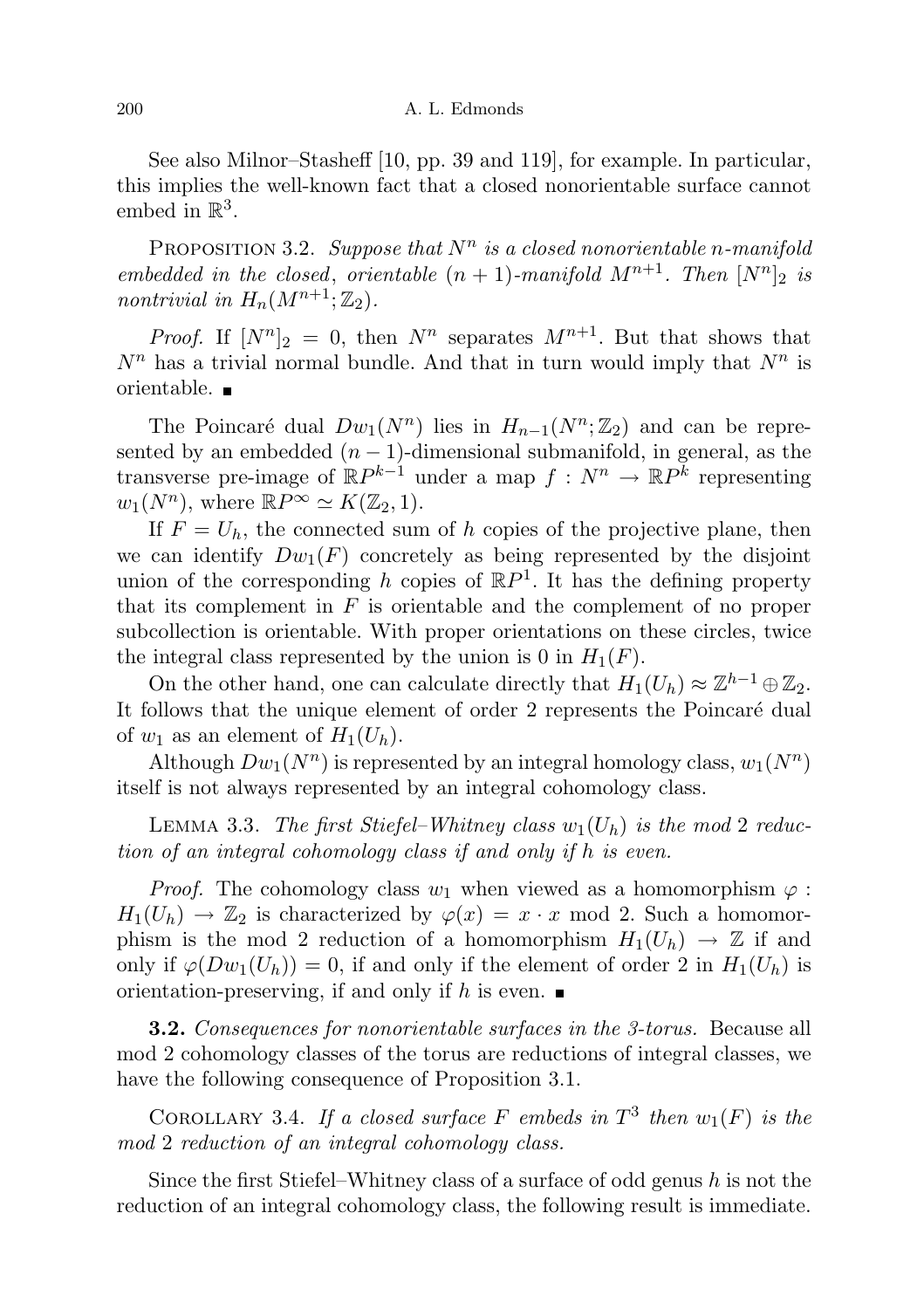COROLLARY 3.5. If a closed nonorientable surface  $U_h$  embeds in the 3-torus then it has even genus h.

Working a little harder with cohomology rings we can deduce the following, known, result.

PROPOSITION 3.6 (Bredon and Wood  $[2, (4.7)]$ , Jaco  $[7, \text{Cor. } 5.3]$ ). A Klein bottle does not embed in  $T^3$ .

Proof. We offer a proof valid for any 3-manifold with the integral cohomology of  $T^3$ . Suppose a Klein bottle  $K^2 \subset T^3$ . By Proposition 3.2,  $H_2(K^2; \mathbb{Z}_2) \to H_2(T^3; \mathbb{Z}_2)$  is nontrivial. Dually the cohomology mod 2 fundamental class must lie in the image of  $H^2(T^3; \mathbb{Z}_2)$ .

Now the integral and mod 2 cohomology rings of  $T^3$  are generated by three elements of degree 1 with their squares equal to 0. Mod 2 *all* squares vanish.

As for the Klein bottle, its mod 2 cohomology ring is generated by two elements of degree 1 with nonvanishing squares, whose product is trivial, as one can see by viewing  $K^2$  as the connected sum of two projective planes.

Now, the mod 2 cohomology generators of the torus are reductions of integral classes. But only one of the three nonzero elements of the mod 2 cohomology of the Klein bottle is integral. It follows that the image of  $H^1(T^3; \mathbb{Z}_2) \to H^1(K^2; \mathbb{Z}_2)$  has rank at most one, and hence that  $H^2(T^3; \mathbb{Z}_2)$  $\rightarrow$   $H^2(K^2; \mathbb{Z}_2)$  vanishes. This contradicts the fact that  $H_2(K^2; \mathbb{Z}_2) \rightarrow$  $H_2(T^3; \mathbb{Z}_2)$  is nontrivial and therefore implies that  $K^2$  does not embed in  $T^3$ after all.

REMARK 1. Here is yet another argument for the preceding result, this time, taking more advantage of the structure of the standard torus. If  $f$ :  $U_2 \to T^3$  is an embedding, then the image subgroup  $f_*(\pi_1(U_2)) \subset \pi_1(T^3)$ must be cyclic, as one sees by abelianizing. Thus such a map  $f$  lifts to an embedding in a covering space of  $T^3$  of the form  $S^1 \times \mathbb{R}^2$ . The latter embeds in R 3 . But it is standard that closed, nonorientable surfaces do not embed in  $\mathbb{R}^3$ .

REMARK 2. It is crucial that the 3-manifold in the previous result have the cohomology ring structure of the torus. The manifold  $M^3 = S^1 \times S^2$  #  $S^1 \times S^2 \# S^1 \times S^2$  has the integral homology groups of  $T^3$ . But the Klein bottle embeds in  $S^1 \times S^2$ , hence in  $M^3$ , as one can see by adding a handle to a standard  $S^2$  that goes once around in the  $S^1$  direction.

**3.3.** Surgery on a map. There is a simple statement about surgery on a map of a nonorientable surface when the nonorientable genus is even. We give a formulation that applies to most nonorientable surfaces of odd genus as well.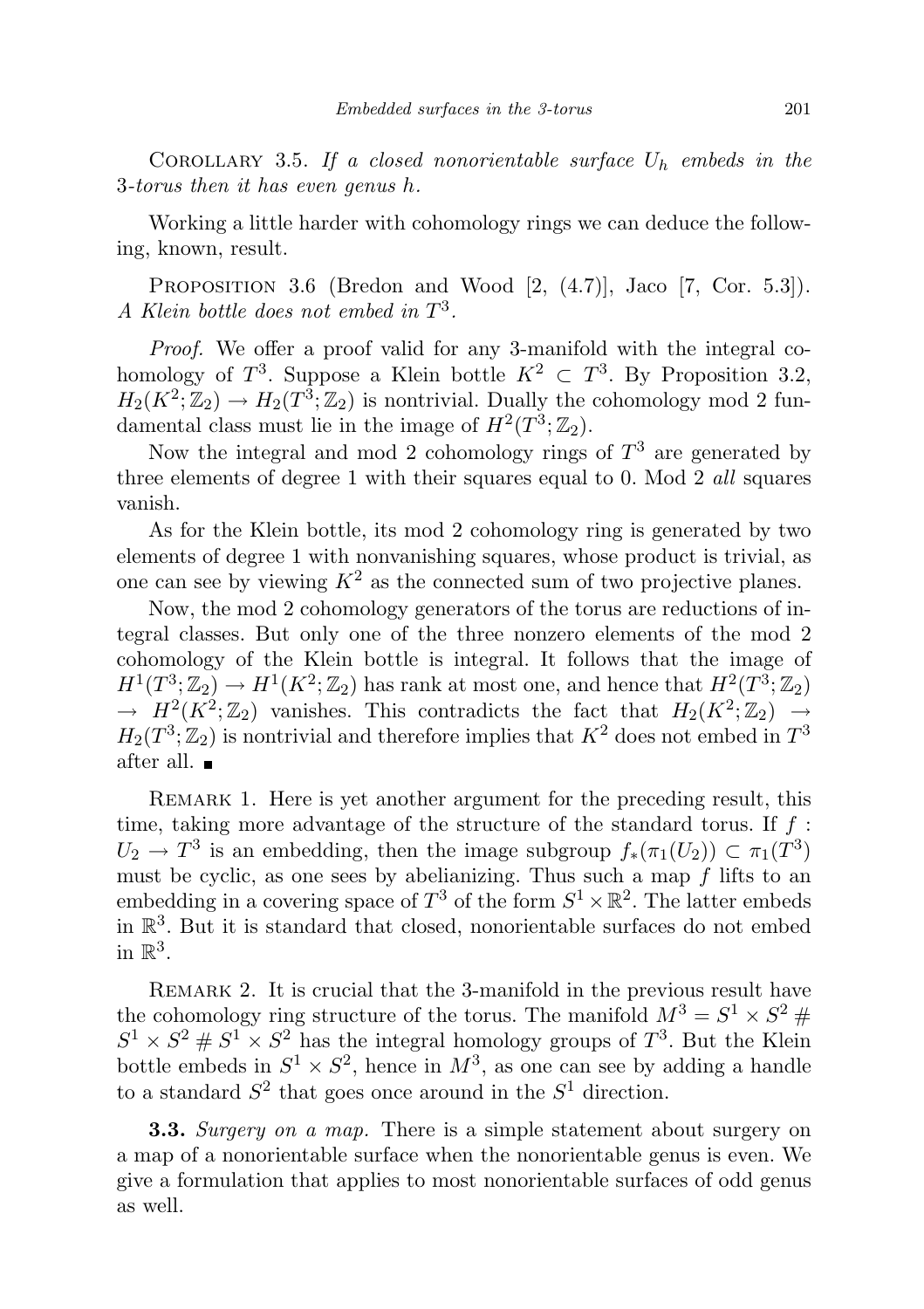PROPOSITION 3.7. If  $U_h$  is a closed nonorientable surface,  $h \neq 1, 3$ , and  $f:U_h\rightarrow T^3,$  then there is a nonseparating, two-sided simple closed curve C on  $U_h$  such that  $f|_C$  is nullhomotopic.

*Proof.* If h is odd we may write  $U_h = F_q \# U_1$ , where  $h = 2g + 1$ . If h is even, then we may write  $U_h = F_q \# U_2$ , where  $h = 2g + 2$ . Assuming  $h \geq 4$ , we get  $g \geq 2$ . It follows as in the orientable case that the desired simple closed curve exists, lying in an orientable part of  $U_h$ .

If h is even, including the case when  $h = 2$ , let  $C \subset U_h$  be a simple closed curve that represents the element of order 2 in  $H_1(U_h) \approx \mathbb{Z}^{h-1} \oplus \mathbb{Z}_2$ . Since h is even, C is 2-sided. Since  $\pi_1(T^3) = H_1(T^3)$  is torsion-free, it follows that  $f|_C$  is nullhomotopic as required.

**3.4.** *Embedded surgery*. It is well known that a one-sided incompressible surface need not be  $\pi_1$ -injective in general. But the conditions of incompressibility and  $\pi_1$ -injectivity turn out to be equivalent for surfaces in  $T^3$ and other 3-manifolds that are products with a circle, by results of Jaco [7].

PROPOSITION 3.8 (see [7, Theorem 5.2]). Let  $U_h \subset T^3$  be an embedded, closed, nonorientable surface of even genus h. Then  $U_h$  is compressible; that is, there is a homotopically nontrivial, two-sided, simple closed curve  $C \subset U_h$  such that C bounds an embedded disk  $D \subset T^3$  such that  $D \cap U_h = C$ .

Proof discussion. For the convenience of the reader we sketch the proof with some attention to the orientability issues and the fact that the containing manifold is a torus. The proof shows that up to isotopy the only incompressible surfaces in  $T^3$  are standard 2-tori.

Consider an arbitrary connected, closed surface  $M^2 \subset T^3$ . Choose any standard 2-torus  $T^2 \subset T^3$ . Isotope  $M^2$  so that it intersects  $T^2$  transversely with the minimum possible number of components of intersection.

If the intersection  $M^2 \cap T^2$  were empty, then  $M^2$  would embed in  $T^3$  –  $T^2 \cong T^2 \times \mathbb{R}$ , which embeds in  $\mathbb{R}^3$ , which means  $M^2$  would be orientable. Moreover, it would be compressible, unless  $M^2$  were a  $\pi_1$ -injective torus, in  $T^2 \times \mathbb{R}$ . See Hempel [6, Lemma 6.1], for example. And in this case it would be parallel to the standard  $T^2$ .

Therefore we may assume that the intersection consists of a nonempty collection of pairwise disjoint simple closed curves. Among these there cannot be any curves nullhomotopic in both  $T^2$  and  $M^2$ . Indeed, an innermost such curve on the torus  $T^2$  bounds a disk on the torus and also bounds a disk on  $M^2$ . The 2-sphere comprised of these two disks bounds a 3-ball in  $T<sup>3</sup>$ , so that one could eliminate at least one curve of intersection by an isotopy, contradicting minimality.

If among these curves there are ones that are nullhomotopic in  $T^2$ , but not in  $M^2$ , then choosing such a curve that is innermost in  $T^2$ , we obtain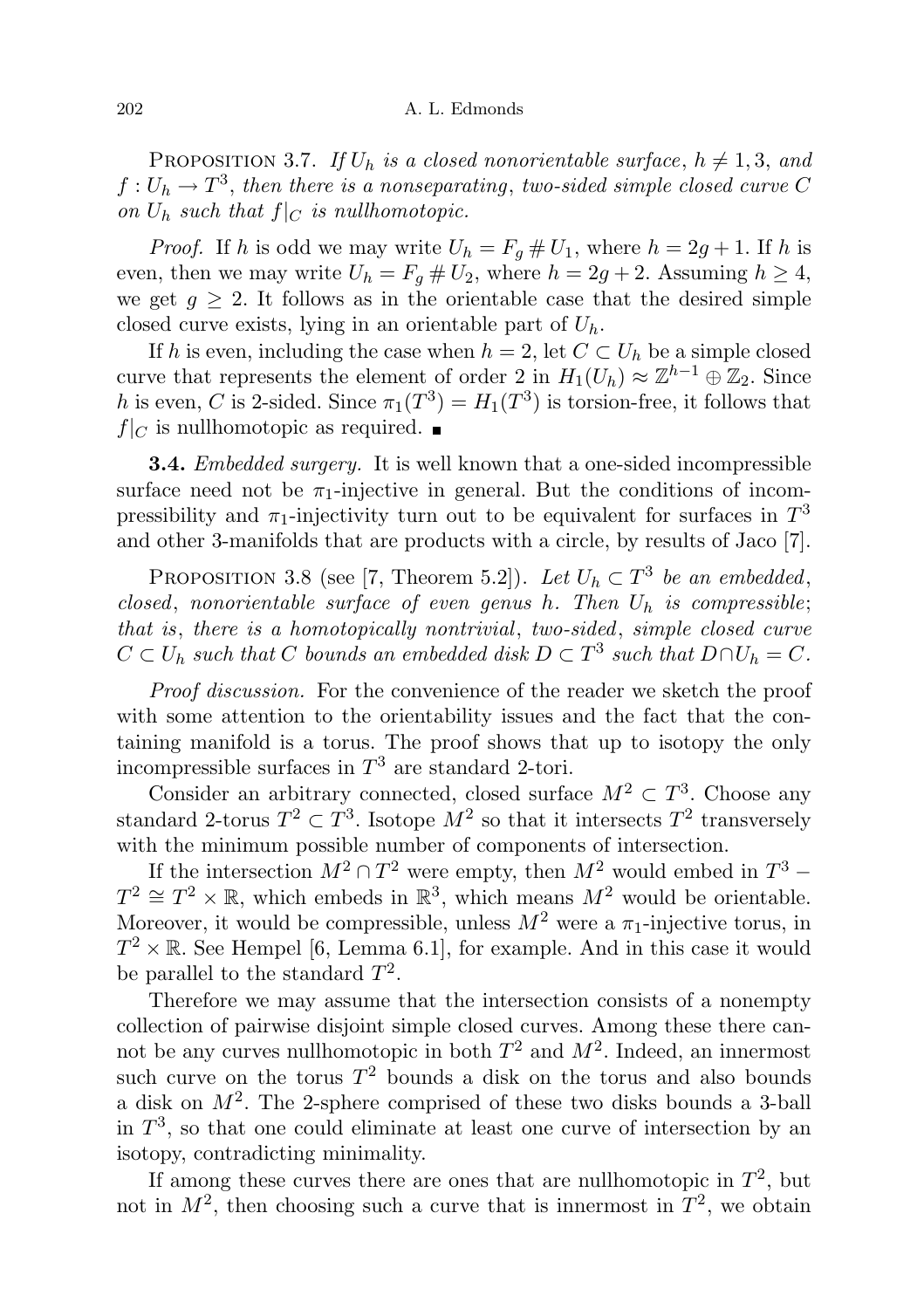the desired compressing disk. Otherwise,  $M^2 \cap T^2$  must consist of a finite number of parallel, homotopically nontrivial, simple closed curves on the torus. We will see that in this case  $M^2$  must also be a torus.

Cutting open  $T^3$  and  $M^2$  along this  $T^2$  we obtain an incompressible surface  $M_1^2$  in  $T^2 \times I$ , with nonempty boundary contained in  $T^2 \times \{0, 1\}$ , with the additional property that the curves of  $\partial M_1^2$  in  $T^2 \times \{0\}$  and  $T^2 \times \{1\}$ have the same slope.

One may argue that up to isotopy such a surface must consist of a family of parallel vertical annuli. Compare Waldhausen [11, 3.1], and Jaco [7, 5.1]. (The case of a boundary-parallel surface does not occur, since otherwise it could be used to reduce the number of components of the intersection of  $M^2$ with  $T^2$ .) For us these references are slightly inadequate, since Jaco at the crucial point refers the reader to Waldhausen, and Waldhausen explicitly considers only orientable surfaces. We therefore offer a few more details.

One may assume, after composing with a diffeomorphism of  $T^2$ , that the components of  $M_1^2 \cap T^2 \times \{0,1\}$  are all of the form  $S^1 \times \{x\} \times \{\varepsilon\}, x \in S^1$ and  $\varepsilon \in \{0, 1\}$ . One may then choose an annulus  $A = S^1 \times \{y\} \times I$  with  $\partial A$ disjoint from  $M_1^2$ .

Make  $M_1^2$  transverse to A, meeting A in a minimal number of simple closed curves. In particular, we may assume that  $M_1^2 \cap A$  contains no simple closed curves that are trivial on  $A$  or on  $M_1$ , and so that all components of the intersection are parallel on A. Then cut  $T^2 \times I$  and  $M_1^2$  open along A, obtaining a solid torus  $S^1 \times I^2$  containing an incompressible surface  $M_2^2$ . This incompressible surface has the property that its boundary curves consist of parallel longitudes on  $S^1 \times I^2$ .

This surface  $M_2^2$  must consist of boundary-parallel annuli. To see this consider how  $M_2^2$  intersects a meridian disk  $D^2 \subset S^1 \times I^2$ . The intersection may be assumed to be transverse. Since  $M_2^2$  is incompressible, one may eliminate any circles of intersection. Thus we have a system of properly embedded arcs in  $D^2$ . Now consider an outermost arc of intersection of  $M_2^2 \cap D^2$ . A boundary compression, using the disk spanned by this outermost arc and the corresponding arc on the boundary of  $D^2$ , produces an incompressible surface with a boundary component that is a trivial simple closed curve in the boundary of the solid torus. Incompressibility implies that this simple closed curve is the boundary of a disk in the boundary compressed surface. Such a disk is boundary-parallel in  $S^1 \times I^2$ . We conclude that the corresponding component of  $M_2^2$  is a boundary-parallel annulus.

Gluing things back together to form  $T^2 \times I$  and then gluing the ends of  $T^2 \times I$  back together displays  $M^2$  as a union of annuli identified along their boundary curves. We already know that  $M^2$  cannot be a Klein bottle. We conclude that  $M^2$  must in fact be a torus. In fact, it is displayed as a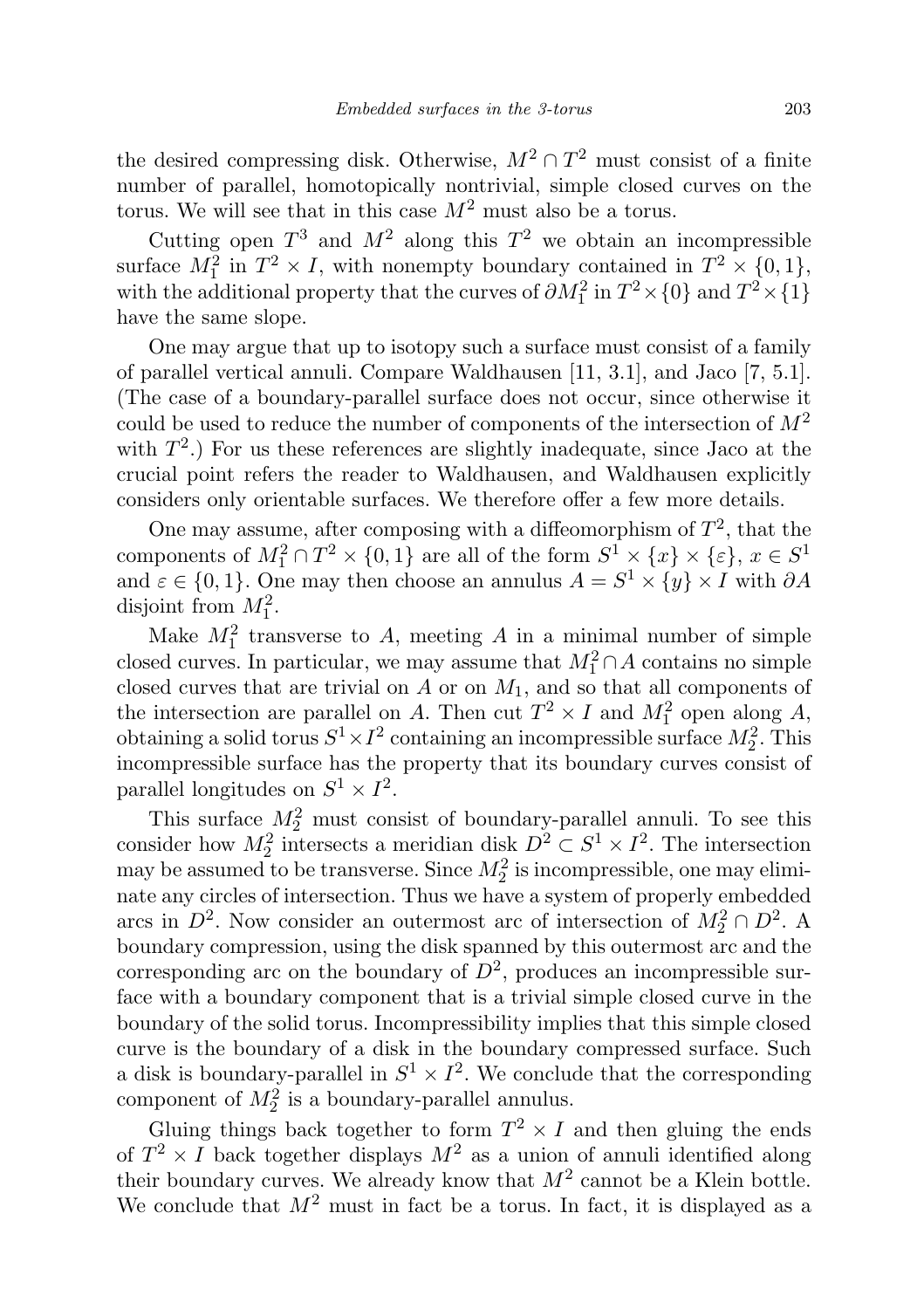covering of a standard subtorus. Primitivity of embeddings then shows that  $M<sup>2</sup>$  maps by degree 1 to this subtorus and is thus isotopic to the standard subtorus. In particular, at this point in the argument  $M^2$  must be orientable.

Thus, when  $M^2$  is nonorientable, we will always find a compressing disk in  $T<sup>2</sup>$  with boundary an innermost nullhomotopic curve of intersection.

COROLLARY 3.9. Let  $U_h \subset T^3$  be an embedded, closed, nonorientable surface of genus h. Then the inclusion-induced homomorphism  $H_1(U_h) \rightarrow$  $H_1(T^3)$  is surjective.

*Proof.* Let  $C \subset U_h$  be a nontrivial simple closed curve that bounds an embedded disk D such that  $D \cap U_h = C$ , and let the closed surface obtained by surgering  $U_h$  along C be denoted by F.

If  $F$  is nonorientable  $(F \text{ might have two components in this case})$ , then an inductive argument implies that  $H_1F \to H_1T^3$  is onto. It follows that  $H_1(U_h) \to H_1(T^3)$  is onto, as required.

Now suppose that F is orientable. Then C represents  $Dw_1(U_h)$ , and, since F must be homologically nontrivial as  $U_h$  is mod 2 homologically nontrivial, the previous analysis of the orientable case implies that the image of  $H_1(F)$  in  $H_1(T^3)$  is a rank 2 summand. Then  $U_h$  is obtained from F by running a tube along an embedded path that runs exactly once from one side of F to the other. It follows that the image of  $H_1(U_h)$  is all of  $H_1(T^3)$ .

REMARK 3. The preceding corollary is also a consequence of the fundamental group calculations of Bredon and Wood [2, (4.4)].

**3.5.** The induced pairing on the kernel. The full intersection pairing on the integral first homology of a nonorientable surface is only well-defined mod 2. However, if  $A$  and  $B$  are oriented, orientation-preserving closed curves in a nonorientable surface  $M^2$ , they have a well-defined integral intersection number up to sign. We assume the curves are regularly immersed and intersect transversely. The normal bundle of A, say, can be oriented. Then each point of intersection of  $B$  with  $A$  can be given a sign and these signs may be added up. Of course, reversing the orientation of the normal bundle or reversing the orientation of one of the two curves will reverse the signs. Changing  $A$  or  $B$  by a homology preserves the absolute value of the net algebraic intersection number.

If all curves in question lie in an open, connected, orientable subset  $V \subset M^2$ , then we may orient V and use that orientation to orient the normal bundles of all immersed curves in  $V$ . Thus an orientation on  $V$  gives a well-defined skew-symmetric integer-valued pairing on  $H_1(V)$ , providing a definite sign to the intersection number  $A \cdot B$  described above.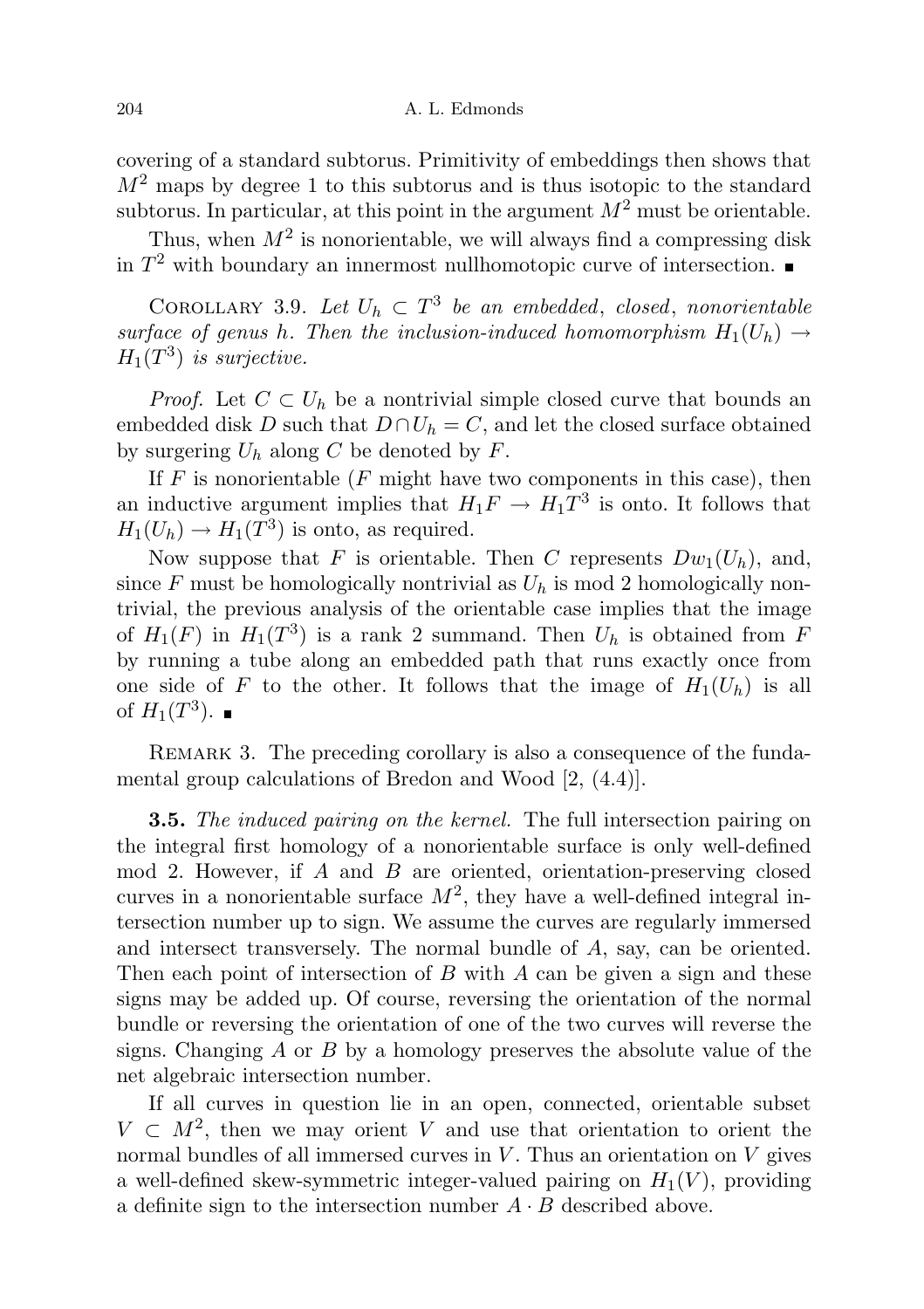Now suppose that  $f: U_h \to T^3$  is any map that induces a surjection on integral homology and such that  $w_1(U_h) \in f^*H^1(T^3; \mathbb{Z}_2)$ . Set

$$
K = [\ker f_* : H_1(U_h) \to H_1(T^3)]/\text{torsion}.
$$

According to the preceding results and earlier results about the first Stiefel– Whitney class, we know that K is a free abelian group of even rank  $h-4$ on which the first Stiefel–Whitney class, viewed as a homomorphism on the first homology group, vanishes. Moreover, the preceding remarks can be used to show that  $K$  admits an integer-valued intersection pairing that is well-defined up to a global change of sign, by finding an orientable subsurface carrying all of  $K$  at once, as we now explain.

The mod 2 reduction of the unique element of order 2 in  $H_1(U_h)$  is the Poincaré dual  $Dw_1(U_h)$  and is represented by a two-sided simple closed curve  $C \subset U_h$ . Let  $F_0$  denote the result  $U_h$  – int  $N(C)$  of cutting  $U_h$  open along C and  $F_0'$  denote the result of capping off the resulting two boundary components with disks. Let  $f_0: F_0 \to T^3$  denote the restriction of f to  $F_0$ . We can extend  $f_0$  to a map  $f'_0: F'_0 \to T^3$  since the boundary curves of  $F_0$  represent the same class as C itself, which maps nullhomotopically to  $T^3$ , because C has order 2 in homology while  $H_1(T^3)$  is torsion free. The extension is unique up to homotopy since  $\pi_2(T^3) = 0$ . Both  $F_0$  and  $F'_0$  are orientable and connected, and we choose compatible orientations for both.

Let

$$
K_0 = [\ker f_{0*} : H_1(F_0) \to H_1(T^3)]\text{/boundary classes},
$$
  

$$
K'_0 = [\ker f'_{0*} : H_1(F'_0) \to H_1(T^3)].
$$

If a class  $\gamma \in \text{ker } f_*$ , then  $\gamma \cdot C = 0$  (not just mod 2), since  $\gamma$  and  $C$  are both orientation-preserving, but  $C$  represents a torsion element in homology. Thus such a  $\gamma \in \ker f_*$  can be represented by an element of  $H_1(F_0)$  (say by surgering pairs of intersections with C of opposite sign, of a curve representing  $\gamma$ ).

It follows that inclusion induces isomorphisms

$$
K_0 \to K \quad \text{and} \quad K_0 \to K'_0.
$$

The desired pairing, then, is given by the restriction of the nonsingular, skew-symmetric intersection pairing on the closed oriented surface  $F'_0$ .

We will say that the kernel  $K$ , together with its intersection pairing, is *carried by* the orientable subsurface  $F_0 \subset U_h$ , as well as by the capped-off surface  $F'_0$ . The determinant of this skew-symmetric bilinear form space, a nonnegative integer, is an invariant of the embedding. We will say that the kernel K is *unimodular* if this determinant is 1.

The preceding discussion shows that the isomorphism type of the intersection pairing on the kernel (mod torsion)  $K$ , and in particular its determinant, are well-defined, depending only on the original map  $f$  and not the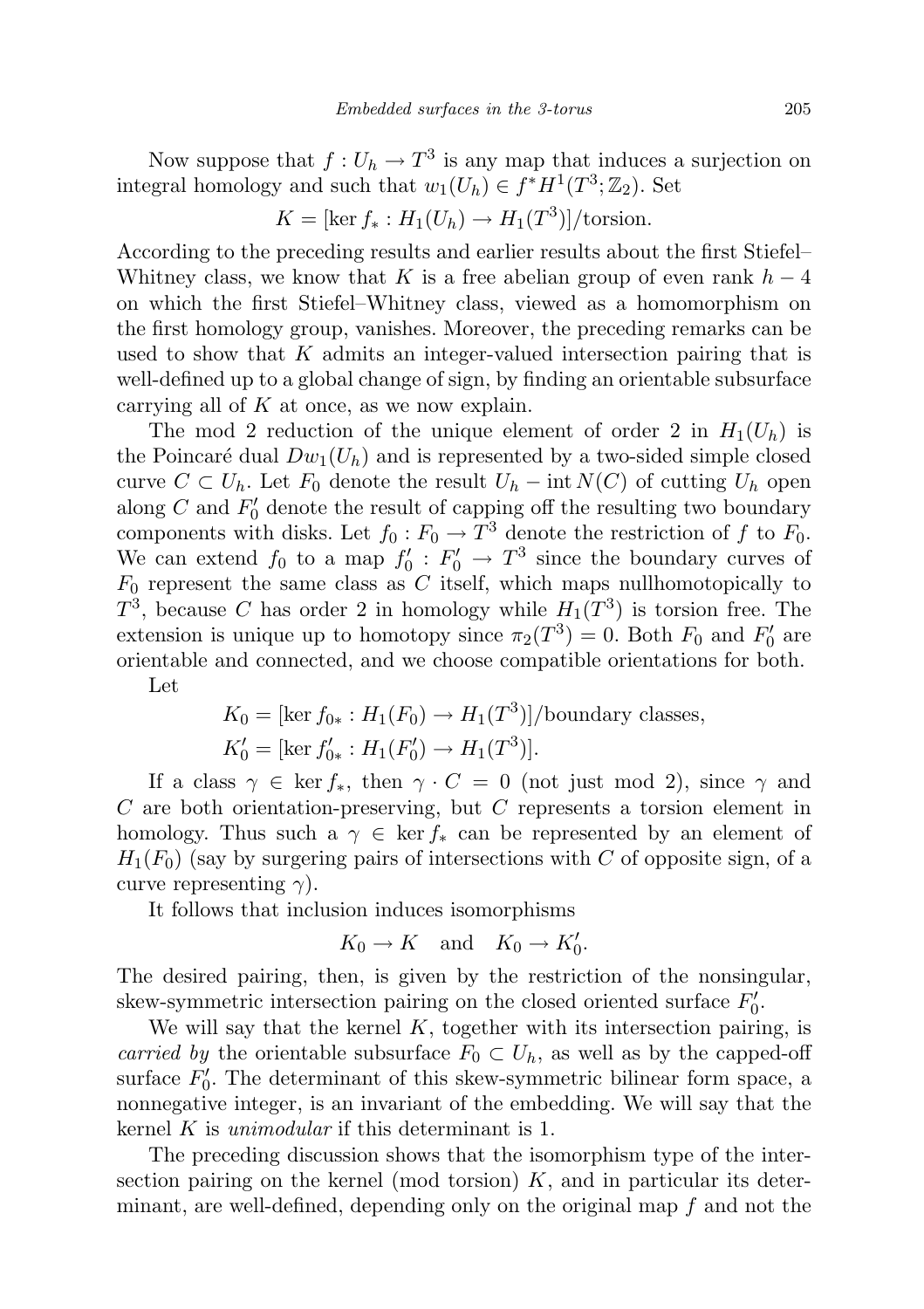choice of the simple closed curve C representing the element of order 2 in homology.

PROPOSITION 3.10. If  $f: U_h \to T^3$  is an embedding, then the intersection pairing on  $K = [\ker f_* : H_1(U_h) \to H_1(T^3)]$ /torsion is unimodular.

*Proof.* Note that the rank of K is  $(h-1) - 3 = h - 4$ , which is even. As above, let  $C \subset U_h$  be a nontrivial two-sided simple closed curve that bounds an embedded disk D such that  $D \cap U_h = C$ , and let the surface F be obtained by surgering  $U_h$  along C.

First suppose that  $F$  is orientable. Then  $F$  must be homologically nontrivial as  $U_h$  is mod 2 homologically nontrivial. The previous analysis of homologically nontrivial orientable surfaces implies that the image of  $H_1(F)$  in  $H_1(T^3)$  is a rank 2 summand, which F maps to by degree  $\pm 1$ . Then we see that  $K = [\ker f_* : H_1(U_h) \to H_1(T^3)]/\text{torsion} = \ker f_* : H_1(F) \to H_1(T^2)$ . The latter is unimodular as a consequence of the ordinary Poincaré duality, as in the Wall surgery theory, as required. More geometrically, we can view f' as a degree 1 map  $F \to T^2$ . So by results of Edmonds (see [4]), f' is homotopic to a pinch. The pinched portion represents  $K$  as the homology of a closed orientable surface, hence admitting a unimodular intersection pairing.

Now suppose that  $F$  is nonorientable. First suppose  $F$  is also connected. Then an inductive argument implies that  $K' = [\ker f'_* : H_1(F) \to$  $H_1(T^3)]$ /torsion is unimodular of rank  $(h-2)-4 = h-6$ . Moreover,  $f'_* : H_1(F) \to H_1(T^3)$  is surjective. It follows that the surgery curve C contributes to the kernel as does a suitable dual class killed by the surgery (since its image also comes from  $F$ ). This adds a unimodular rank 2 summand to  $K'$ , showing that  $K$  also is unimodular. The addition is not necessarily quite orthogonal:

$$
\begin{bmatrix}\n & & & 0 & * \\
 & K' & & \vdots & \vdots \\
 & & & 0 & * \\
0 & \dots & 0 & 0 & 1 \\
* & \dots & * & -1 & 0\n\end{bmatrix}
$$

But simultaneous row and column operations, adding multiples of C to basis elements of  $K'$ , convert the sum into an orthogonal sum, of kernels, from which it is clear that the result is unimodular.

It remains to consider the case when  $F$  is nonorientable and consists of two components. It is impossible that both components are nonorientable, as we show in Proposition 3.11 below.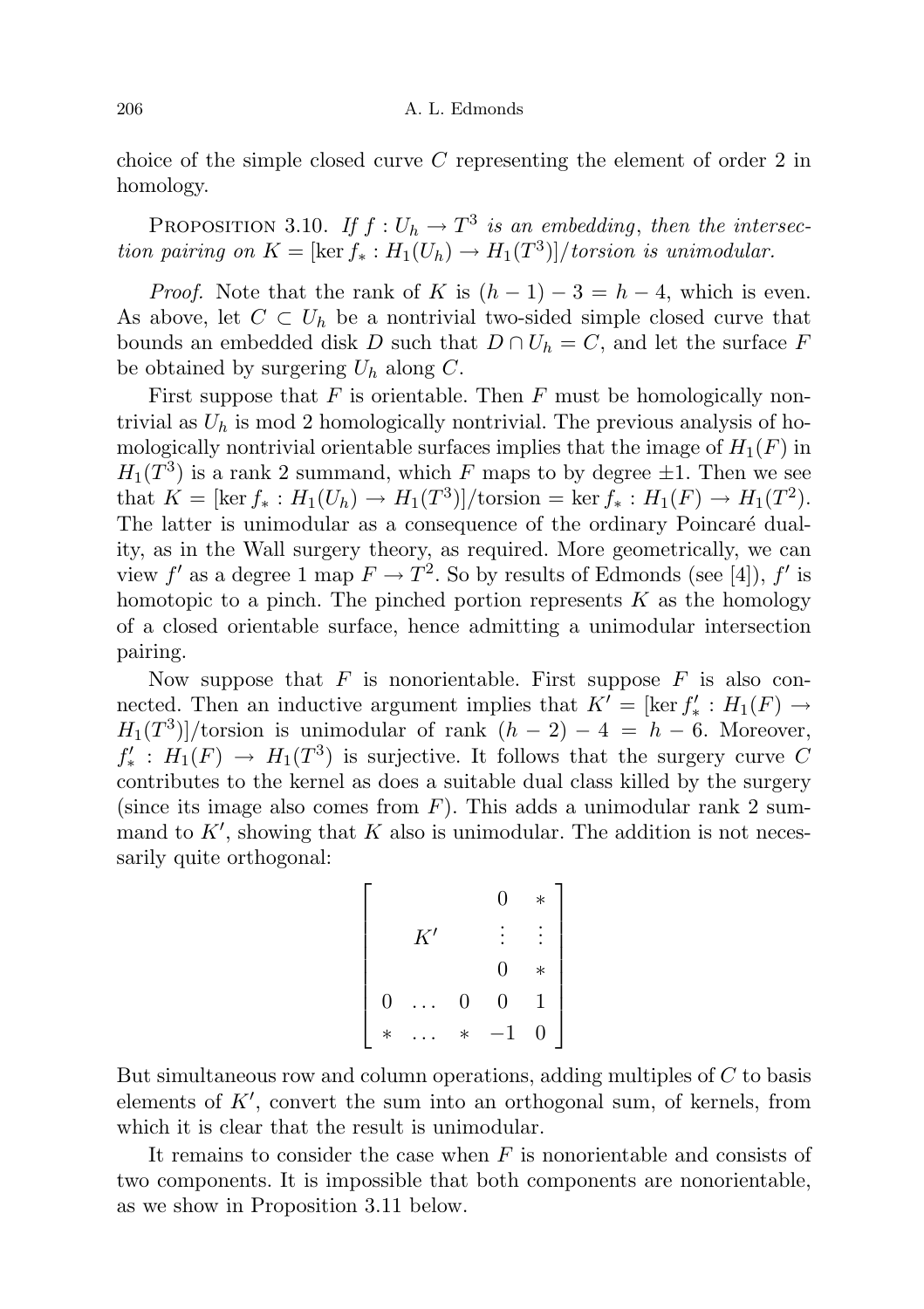Therefore we may suppose that  $F$  consists of one component  $F'$  that is nonorientable and one component  $F''$  that is orientable. We apply induction to the nonorientable component to conclude that  $K' = [\ker f'_* : H_1(F') \to$  $H_1(T^3)]$ /torsion is unimodular. Again  $f'_*: H_1(F') \to H_1(T^3)$  is surjective. We need to argue that the homology of the orientable component  $F''$  adds an appropriate unimodular summand, showing that  $K$  also is unimodular. This time the sum is clearly an orthogonal sum. What we need to see is that the entire homology of the orientable part  $F''$  contributes to the kernel. Because  $F''$  is nullhomologous by Proposition 3.11, elementary considerations of duality show that half a symplectic basis for  $H_1(F'')$  lies in the kernel. Because  $f'_*: H_1(F') \to H_1(T^3)$  is surjective we may alter the other half of a symplectic basis for  $F''$  by adding appropriate elements from the  $H_1(F')$ . This makes  $K'' = H_1(F'')$ , but now the direct sum  $K' \oplus K''$  is not entirely orthogonal. Finally, we may alter basis elements of  $K'$  by adding multiples of the first half of the symplectic basis for  $K''$  to make the sum orthogonal. The result follows. ■

PROPOSITION 3.11. Let  $N_1$  and  $N_2$  be disjoint, closed, connected, ndimensional submanifolds in a closed, connected, orientable  $(n+1)$ -manifold M, with  $\pi_1(M)$  abelian. Then at least one of the submanifolds is orientable. If only one is orientable, then it represents a trivial homology class in  $H_n(M)$ . If both are orientable and nontrivial in  $H_n(M)$ , then they represent the same homology class up to sign.

*Proof.* Given a pair of submanifolds  $N_1$  and  $N_2$  in M, define a homomorphism

$$
\varphi : \pi_1(M, x_0) \to \mathbb{Z}_2 * \mathbb{Z}_2
$$

as follows. Represent an element of  $\pi_1(M, x_0)$  by a loop  $\alpha : (I, \{0, 1\}) \rightarrow$  $(M, x_0)$ , perturbed to meet the submanifolds transversely in isolated points. Starting at the base point read off a word in two symbols,  $x_1$  corresponding to  $N_1$  and  $x_2$  corresponding to  $N_2$ , as one intersects the surfaces, in succession, around the loop. Then view the two symbols as the canonical generators of the two factors of  $\mathbb{Z}_2 * \mathbb{Z}_2$ , and map the homotopy class of the loop to the corresponding word in these two generators. This is easily seen to describe a well-defined homomorphism.

If both submanifolds are nonorientable, hence nonseparating, then it is clear that this homomorphism  $\varphi$  is surjective, contradicting the assumption that  $\pi_1(M, x_0)$  is abelian. More generally, the same contradiction arises for any pair of codimension-one submanifolds  $N_1$  and  $N_2$  such that  $M - N_1 \cup N_2$ is connected. From this the second and third conclusions also follow.

**3.6.** *Embedding theorem.* Finally, we extend the orientable embedding theorem to the case of a map of a general closed, nonorientable surface  $U_h$ of nonorientable genus h.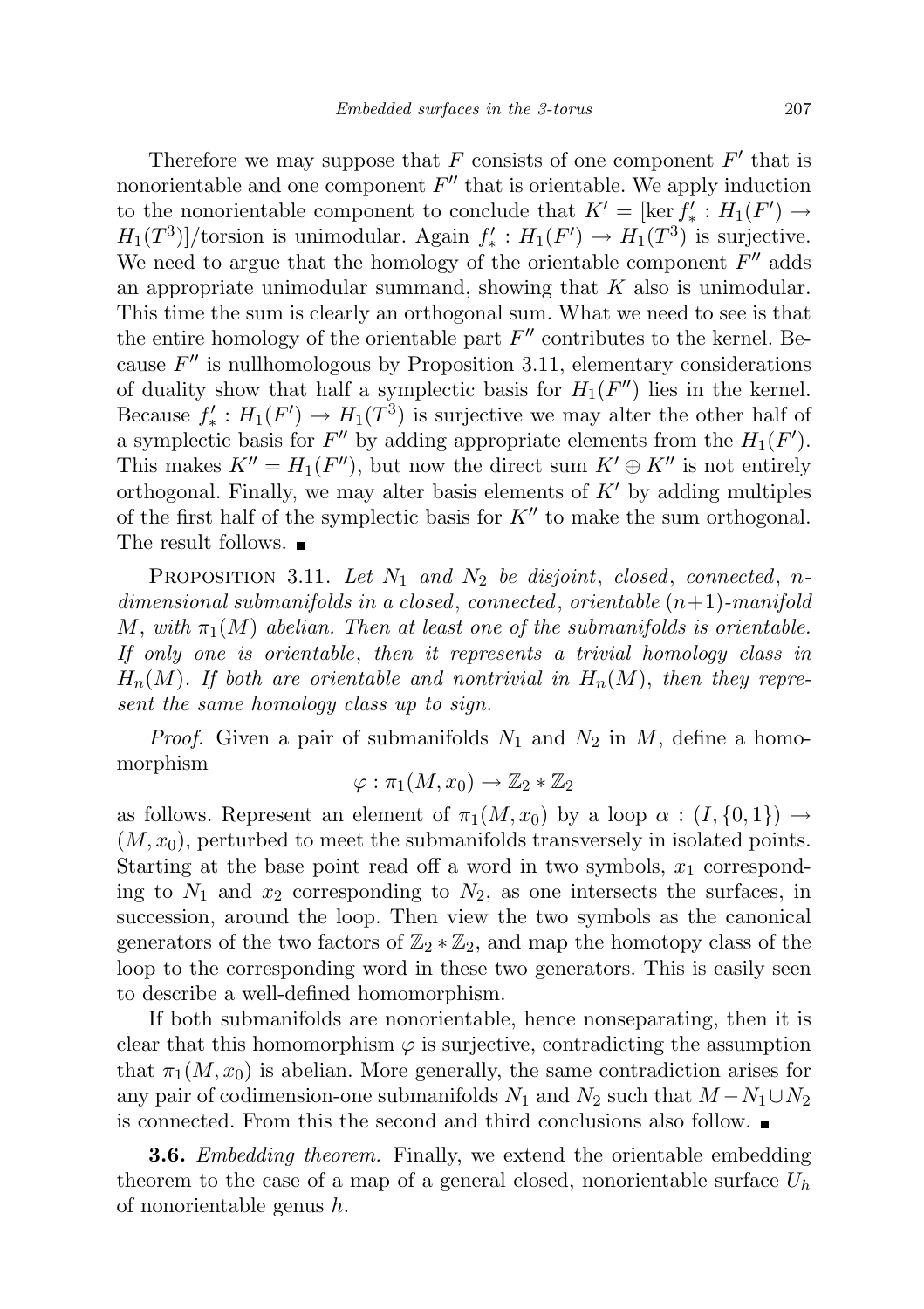THEOREM 3.12. Let  $f: U_h \to T^3$  be a map of a nonorientable surface of genus h to the torus  $T^3$  such that the following conditions all hold:

- (1) the nonorientable genus h is even;
- (2)  $w_1(U_h) \in f^*H^1(T^3; \mathbb{Z}_2);$
- (3) the mod 2 homology class  $f_*[U_h]_2$  in  $H_2(T^3; \mathbb{Z}_2)$  is nonzero;
- (4) the induced homomorphism  $f_*: H_1(U_h) \to H_1(T^3)$  is surjective;
- (5) the induced integral intersection pairing on

$$
K = [\ker f_* : H_1(U_h \to H_1(T^3)]/torsion
$$

is unimodular.

### Then f is homotopic to an embedding.

*Proof.* We will proceed by induction on the even number  $h$ . The base case is  $h = 4$ , which we will address after some preliminary work applicable to both the base case and the inductive case.

We may choose a product structure on  $T^3 = T^2 \times S^1$  such that the homdual  $\zeta$  of  $z = [(x_0, y_0) \times S^1]$  pulls back to represent  $w_1(U_h)$  after reduction mod 2. Let  $\pi: T^3 \to S^1$  denote the projection on the last factor. It follows that the composition  $\pi f : U_h \to S^1$  is surjective on  $\pi_1$ . By transversality and primitivity we may assume that  $(\pi f)^{-1}$ (point) is a single two-sided simple closed curve C, which necessarily represents  $Dw_1(U_h)$ .

Surgery on the map  $f$  along this two-sided simple closed curve  $C$  yields a map  $f': F_g \to T^3$ , where  $F_g$  is a connected, orientable surface of genus g, where  $2g + 2 = h$ , and where  $f'(F_g)$  lies in  $T^2 \subset T^3$  up to homotopy. It follows that  $f'_*[F_g] \neq 0$  in  $T^2$  and  $T^3$  since this homology class mod 2 agrees with  $f_*[U_h]_2$ .

It is clear that  $f'_*(H_1(F_g))$  is a rank 2 summand, since it is of rank at most 2 and adding a single generator yields all of  $H_1(T^3)$ . If we could be sure that  $f'_*[F_g]$  is a primitive homology class, then by Theorem 2.4,  $f' \simeq h'$ , where  $h': F_g \to T^3$  is an embedding onto a nonseparating surface. But it appears that we need to work a little harder for this in general.

Now consider the base case of our induction, when  $h = 4$ . Then  $q = 1$ . In this case it does follow that  $f_*'[F_1]$  is a primitive homology class, because for maps of the torus the primitivity and rank 2 summand conditions coincide. (In this case the unimodularity condition is automatically satisfied.) Thus  $f' \simeq h'$ , where  $h' : F_1 \to T^3$  is an embedding onto a subtorus. Now f is obtained from the embedding  $h'$  by running a tube along an arc from one side of  $h'(F_1)$  to the opposite side, since  $U_h$  itself is nonorientable.

The condition that  $f_*$  is onto implies that this arc goes just once around up to homotopy. Therefore one can homotope the arc so that it is embedded and meets  $h'(F')$  only in its end points. It follows that the result of tubing along the arc produces the desired embedded nonorientable surface.

Now henceforth inductively assume that  $h \geq 6$  and is even.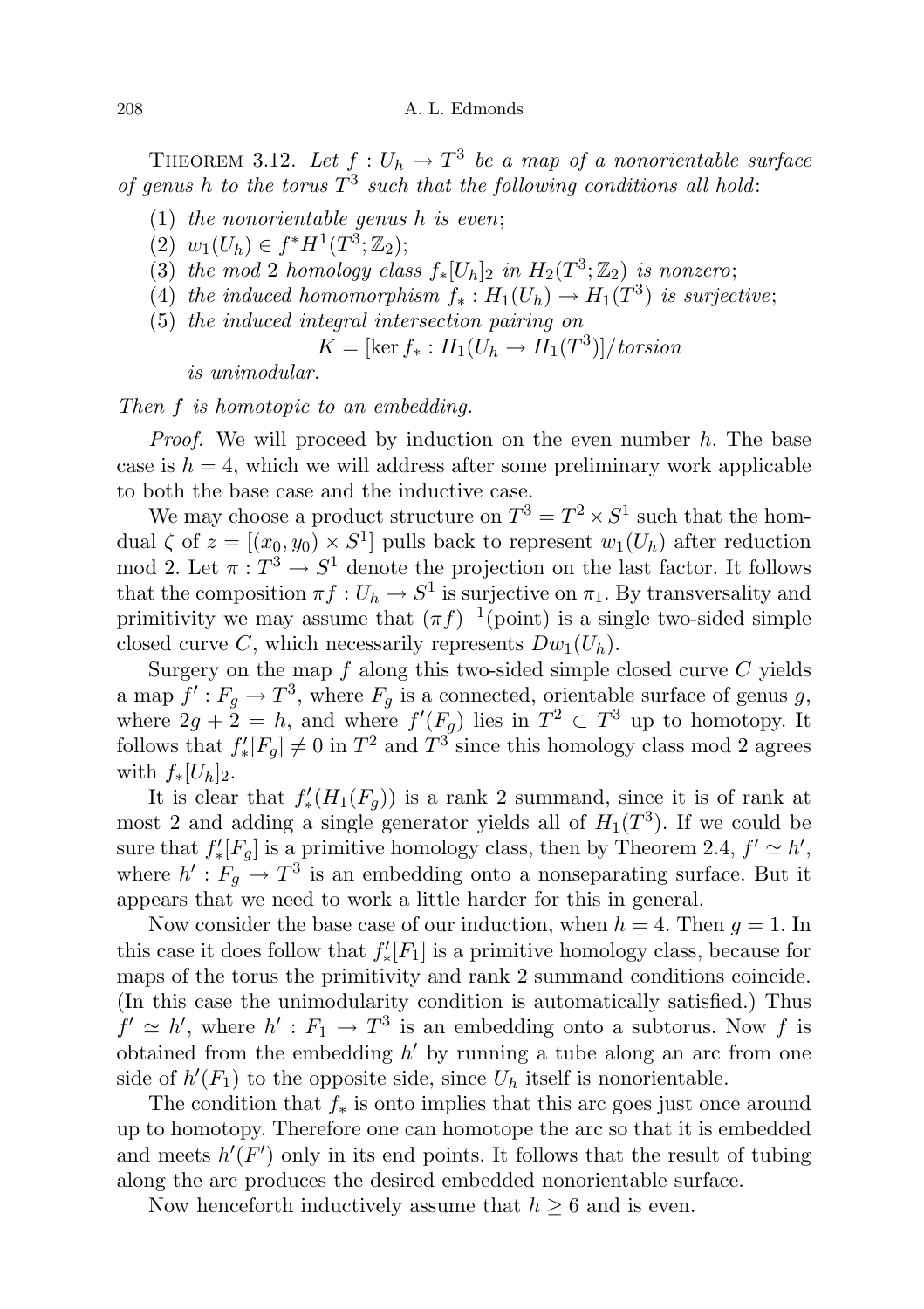Given that the kernel  $K$  is unimodular, there is a pair of orientation preserving homology classes  $\{\alpha, \beta\}$  in the kernel such that  $\alpha \cdot \beta = 1$ . One can then represent such a hyperbolic plane in  $K$  by a pair of two-sided simple closed curves  $\{A, B\}$  meeting transversely in a single point in the capped-off orientable surface containing a subsurface of  $U_h$  carrying K. (Compare the proof of Proposition 4.2 in Edmonds [3] or Proposition 3.13 below, which we include for the reader's convenience.) Then one simultaneously surgers away the pair  $\{A, B\}$ , by removing a neighborhood of the union  $A \cup B$ , which is a punctured torus, and replacing it with a disk. The result is a surface  $U_{h-2}$  and a map  $f'' : U_{h-2} \to T^3$  that inherits all hypothesized properties of  $f: U_h \to T^3$ . By induction  $f''$  is homotopic to an embedding. One then recreates the original surface and an embedding homotopic to the original map f by adding a small trivial handle.

Finally, we include, for the convenience of the reader, a proof of the realizability of homology classes of intersection number 1, as used in the preceding theorem.

PROPOSITION 3.13. Let  $\alpha, \beta$  be two homology classes in  $H_1(F)$  where F is a closed orientable surface, with intersection number  $\alpha \cdot \beta = \pm 1$ . Then  $\alpha$ and  $\beta$  are represented by simple closed curves A and B meeting transversely in a single point.

*Proof.* The intersection number condition implies that  $\alpha$  and  $\beta$  are primitive classes. By [1], [8], or [9] there are simple closed curves A and  $B_1$ representing  $\alpha$  and  $\beta$  and meeting transversely in isolated points. By surgering  $B_1$  at adjacent points of intersection on A where  $B_1$  crosses A in opposite directions, we convert  $B_1$  to a disjoint union  $B_2$  of simple closed curves representing  $\beta$  but meeting A in just one point. Since A does not separate F we may tube together the components of  $B_2$  in a way compatible with orientations on the components using paths in the complement of A. The result is a closed, but not necessarily embedded, curve  $B_3$  representing  $\beta$  and meeting A in just one point. We may assume by a small perturbation if necessary that the self-intersections of  $B_3$  are transverse. Slide the points of self-intersection along  $B_3$  until they are near the point where  $B_3$  meets A, together on the same side of A. These points of intersection can be eliminated by replacing small arcs of  $B_3$  with arcs that go around the other side of A. The result is a simple closed curve  $B_4$  meeting A transversely in a single point and representing a homology class of the form  $\beta + k\alpha$  for some integer k. For applications this suffices. But with more care we can change k to 0. Introduce  $|k|$  small kinks into  $B_4$  of the appropriate sign, without changing the homology class of  $B_4$ . Then eliminate these intersections by the same process, sliding arcs over A. The final result is the desired simple closed curve  $B$ .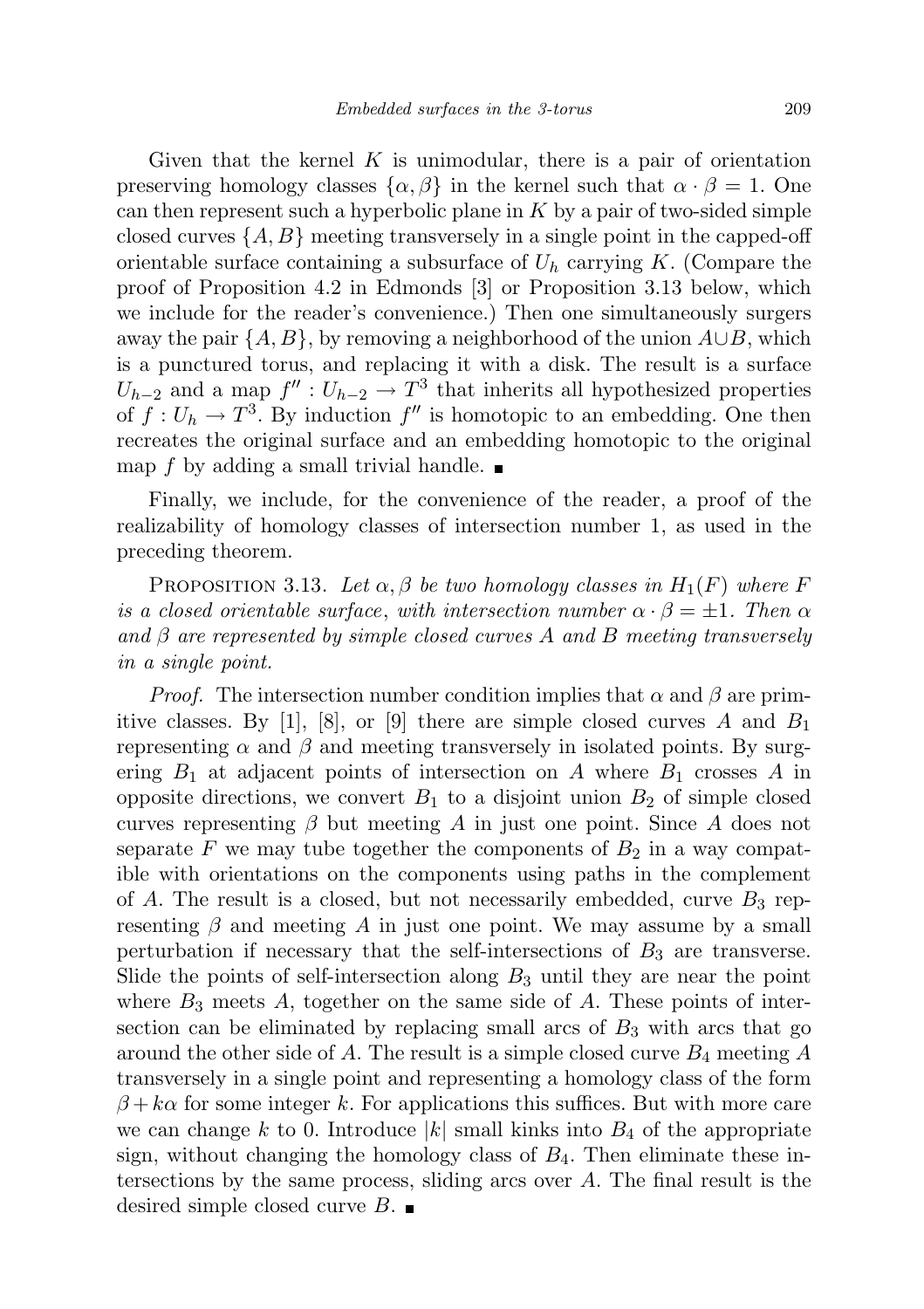A more algebraic proof would argue that the pair  $\alpha$ ,  $\beta$  can be moved to a standard symplectic pair  $a, b$  (having the desired representation by simple closed curves) by a symplectic automorphism of  $H_1(F)$  which can be realized by a homeomorphism.

**3.7.** Examples. Here we give examples showing that each of the necessary conditions (4) and (5) in the Embedding Theorem 3.12 is independent of the other and of the other conditions for maps to  $T^3$ . It does not make sense to treat condition (2) as being independent, since it is required for formulating condition (5). We will also prove that condition (3) follows from the other conditions, including the unimodularity condition.

EXAMPLE 1. Here we give an example of an immersion of a nonorientable surface into  $T^3$  that satisfies conditions  $(1)$ – $(4)$  of the Embedding Theorem 3.12, but for which the intersection pairing on the kernel  $K$  is not unimodular.

A minimal example will be of the form  $U_6 \to T^3$ . Start with the standard embedding  $T^2 \to T^3$  onto the subtorus corresponding to the first two coordinates. Extend this to an immersion of  $U_4 = T^2 \# U_2$  by adding a nonorientable handle as the boundary of a neighborhood of an arc that runs three times around the third factor  $\star \times \star \times S^1$  of  $T^3$ . By going an odd number of times around we ensure that  $w_1(U_h) \in f^*H^1(T^3; \mathbb{Z}_2)$ .

Then add an orientable handle as the boundary of a neighborhood of an arc that runs twice around the third factor  $\ast \times \ast \times S^1$  of  $T^3$ . By going an even number of times around we ensure that still  $w_1(U_h) \in f^*H^1(T^3; \mathbb{Z}_2)$ . By going a number of times around that is relatively prime to the number used for the nonorientable handle, we guarantee that the corresponding immersion  $U_6 = T^2 \# U_2 \# T^2 \to T^3$  is surjective on homology.

Let  $H_1(U_6)$  have standard generators  $a_1, b_1, u, v, a_2, b_2$ , with respect to the above connected sum decomposition, where  $u$  is orientation-reversing and v has order 2. Let  $H_1(T^3)$  have a standard basis  $x, y, z$  corresponding to the expression as a product of circles. The induced homomorphism  $H_1(U_6)/\text{torsion} \to H_1(T^3)$  is then given, with respect to the bases  $a_1, b_1, u$ ,  $a_2, b_2$  and  $x, y, z$ , by the matrix

$$
\left[\begin{array}{cccccc} 1 & 0 & 0 & 0 & 0 \\ 0 & 1 & 0 & 0 & 0 \\ 0 & 0 & 3 & 0 & 2 \end{array}\right].
$$

The kernel has a basis consisting of  $a_2$  and  $2u - 3b_2$ . The matrix of intersections is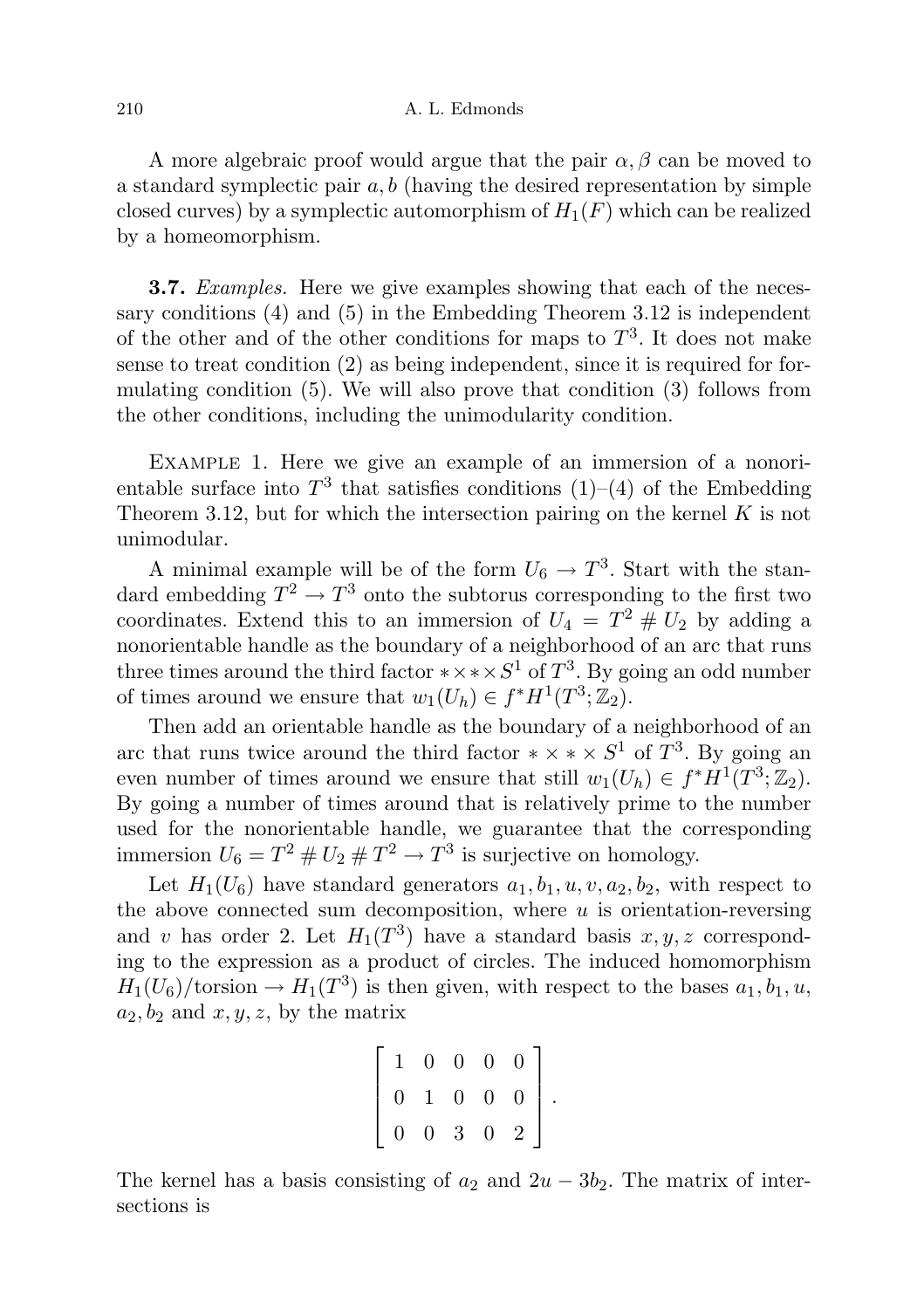$$
\left[\begin{array}{cc} 0 & -3 \\ 3 & 0 \end{array}\right].
$$

We conclude that this map is not homotopic to an embedding.

EXAMPLE 2. Next we give an example of an immersion of a nonorientable surface into  $T^3$  satisfying conditions  $(1)$ – $(3)$  and  $(5)$  but not  $(4)$  of the Embedding Theorem 3.12, so that it does not induce a surjection on first homology. Let  $f: U_h \to T^3$  be an embedding and let  $p: T^3 \to T^3$  be a nontrivial covering of odd degree. Then the composition  $pf: U_h \to T^3$ satisfies the requirements.

PROPOSITION 3.14. A map of a nonorientable surface into  $T^3$  satisfying conditions  $(1)-(2)$  and  $(4)-(5)$  of the Embedding Theorem 3.12 must also satisfy condition (3), i.e. that the mod 2 homology class has  $f_*[U_h]_2 \neq 0$ .

Proof. As in the proof of the Embedding Theorem one may surger away the kernel/torsion of a map  $f: U_h \to T^3$  satisfying the hypotheses (1)–(2) and (4)–(5). The result is necessarily a map  $f': U_4 \to T^3$ , satisfying the same hypotheses, but where the kernel/torsion is now 0. Next one may surger the map along a simple closed curve representing a homology class of order 2, Poincar´e dual to the first Stiefel–Whitney class. The result is a map  $f'' : T^2 \to T^3$ . The image of this map on  $H_1$  must be a rank 2 summand, since adding a single generator to the image yields a surjection. It follows that  $f''$  is homotopic to an embedding onto a standard subtorus. In particular,  $f''$ , and hence f, has the property that the image of the mod 2 fundamental class of the surface is nontrivial, as required.

#### References

- $[1]$  D. Bennequin, *Sur les représentants lisses des classes d'homologie entière de codi*mension 1 des variétés, C. R. Acad. Sci. Paris Sér. A-B 285 (1977), A207–A210.
- [2] G. E. Bredon and J. W. Wood, Non-orientable surfaces in orientable 3-manifolds, Invent. Math. 7 (1969), 83–110.
- [3] A. L. Edmonds, Systems of simple closed curves on a surface, Enseign. Math. 42 (1996), 311–339.
- [4] —, Deformation of maps to branched coverings in dimension two, Ann. of Math. (2) 110 (1979), 113–125.
- [5] W. End, Nonorientable surfaces in 3-manifolds, Arch. Math. (Basel) 59 (1992), 173–185.
- [6] J. Hempel, 3-Manifolds, Ann. of Math. Stud. 86, Princeton Univ. Press, 1976.
- [7] W. Jaco, *Surfaces embedded in*  $M^2 \times S^1$ , Canad. J. Math. 22 (1970), 553-568.
- [8] W. H. Meeks III and J. Patrusky, Representing homology classes by embedded circles on a compact surface, Illinois J. Math. 22 (1978), 262–269.
- [9] M. D. Meyerson, Representing homology classes of closed orientable surfaces, Proc. Amer. Math. Soc. 61 (1976), 81–82.